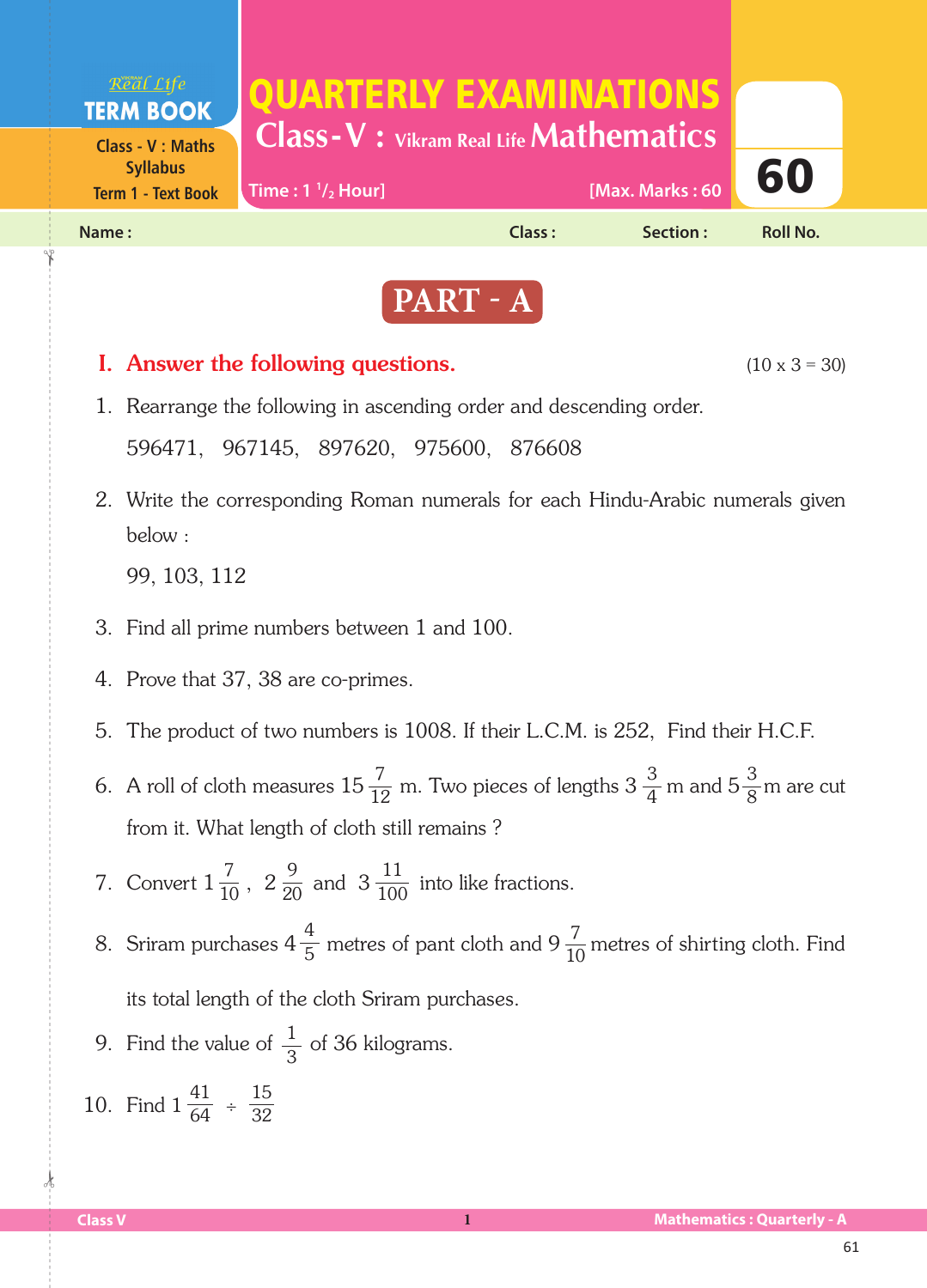## II. Answer any ONE of the following.  $(1 \times 8 = 8)$

- 1. A car required  $7\frac{1}{2}l$  of petrol for a journey of  $112\frac{1}{2}$  km. How far can the car travel with 1 litre of petrol ? 2 1 2
- 2. How many frocks can be made out of 16 m of cloth if each frock requires  $1\frac{1}{2}$  m cloth. 3

#### III. Answer any ONE of the following.  $(1 \times 8 = 8)$

- 1. A worker gets a payment of Rs. 17  $\frac{1}{2}$  for each hour he works. What total amount does he receive if he works for 6 hours ? 2
	- 2. A mango seller puts 126 mangoes for sale. If he sells away 2/3 of the mangoes by noon, find the number of mangoes he sells. How many are left ?

## IV. Answer any ONE of the following.  $(1 \times 8 = 8)$

- 1. Two numbers have their L.C.M. equal to 240 and H.C.F. equal to 16. If one number is 48, what is the other one ?
- 2. Three bells at regular intervals of 15 min. 20 min. and 40 min. respectively. If all the three ring together at 6 a.m., at what time afterwards will they ring together for the second time ?

### **V.** Answer any ONE of the following.  $(1 \times 6 = 6)$

- 1. What are the least and the largest whole numbers between 100 and 200, which leave 10 as remainder when divided by both 18 and 27 ?
- 2. 17 $\frac{1}{2}$  kg of chocolates are made into small packets each of which weighing  $1\frac{1}{6}$  kg. Find the number of packets. 2 1 6

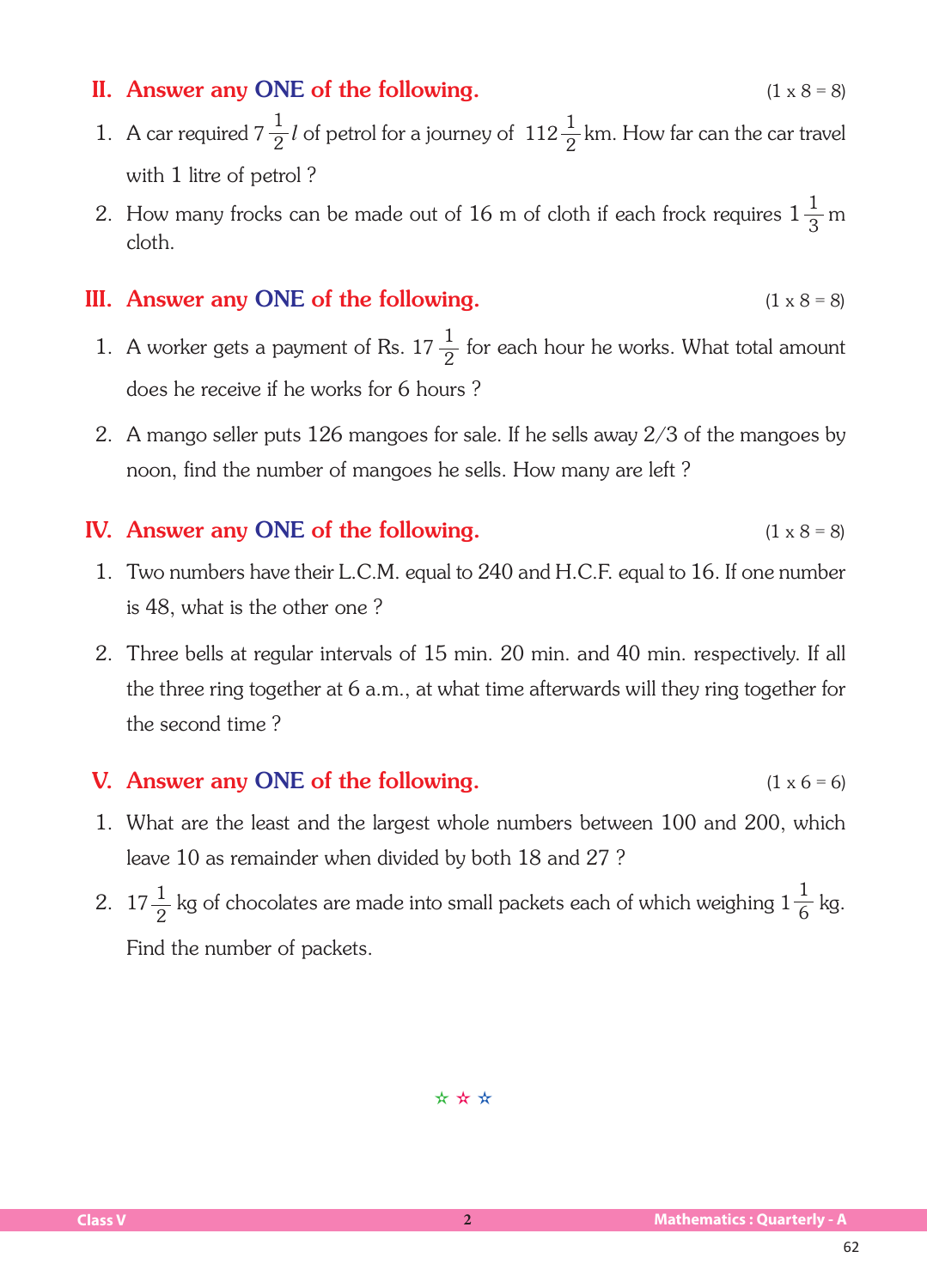| Real Life                                                               |                                              |                                                                                       |                      |
|-------------------------------------------------------------------------|----------------------------------------------|---------------------------------------------------------------------------------------|----------------------|
| <b>TERM BOOK</b>                                                        |                                              | <b>QUARTERLY EXAMINATIONS</b><br><b>Class-V</b> : Vikram Real Life <b>Mathematics</b> |                      |
| <b>Class - V: Maths</b><br><b>Syllabus</b><br><b>Term 1 - Text Book</b> | Time: 1 Hour]                                | [Max. Marks: 40                                                                       | 40                   |
| Name:                                                                   |                                              | Class:<br>Section:                                                                    | <b>Roll No.</b>      |
|                                                                         | PART - B                                     |                                                                                       |                      |
|                                                                         | Choose the correct answer.                   |                                                                                       | $(10 \times 1 = 10)$ |
| 1. A factor of 64 is                                                    |                                              |                                                                                       | $\left( \right)$     |
| a) $5$                                                                  | b) $6$                                       | c) $8$                                                                                |                      |
| 2. The place value of 3 in 26392 is<br>$\rightarrow$<br>$\left($        |                                              |                                                                                       |                      |
| a) $30$                                                                 | b) $3$                                       | c) $300$                                                                              |                      |
| 3. LXXXIV                                                               |                                              |                                                                                       | $\mathcal{E}$        |
| a) $74$                                                                 | b) $84$                                      | c) $54$                                                                               |                      |
| 4. 10 million = $\frac{1}{2}$ lakhs.                                    |                                              |                                                                                       | $\mathcal{E}$        |
| a) $10$                                                                 | $b)$ 1                                       | c) $100$                                                                              |                      |
|                                                                         | 5. The largest prime number less than 100 is |                                                                                       | $\mathcal{E}$        |
| a) 99                                                                   | b) $93$                                      | c) 97                                                                                 |                      |
| 6. $\frac{27}{36}$                                                      |                                              |                                                                                       |                      |
|                                                                         |                                              |                                                                                       |                      |
| a) $\frac{27}{12}$                                                      | b) $\frac{5}{36}$                            | c) $\frac{3}{4}$                                                                      |                      |
| 7. $\frac{13}{18} - \frac{7}{18}$ =                                     |                                              |                                                                                       | $\overline{(\ }$     |
|                                                                         |                                              |                                                                                       |                      |
| a) $\frac{14}{36}$                                                      | b) $\frac{4}{0}$                             | c) $\frac{4}{18}$                                                                     |                      |
| 8. $\frac{3}{5}$ of a rupee is                                          |                                              |                                                                                       |                      |
|                                                                         |                                              |                                                                                       |                      |
| a) 60 P.                                                                | b) 30 P.                                     | c) 50 P.                                                                              |                      |
| 9. 15 $\times \frac{8}{5}$ =                                            |                                              |                                                                                       |                      |
| a) 24                                                                   | b) $\frac{23}{5}$                            | c) 32                                                                                 |                      |
| 10. $16 \div \frac{1}{4}$                                               |                                              |                                                                                       |                      |
|                                                                         |                                              |                                                                                       | $\overline{(}$       |
| a) 64                                                                   | b) $4$                                       | c) $12$                                                                               |                      |

 $\frac{1}{2}$ 

✁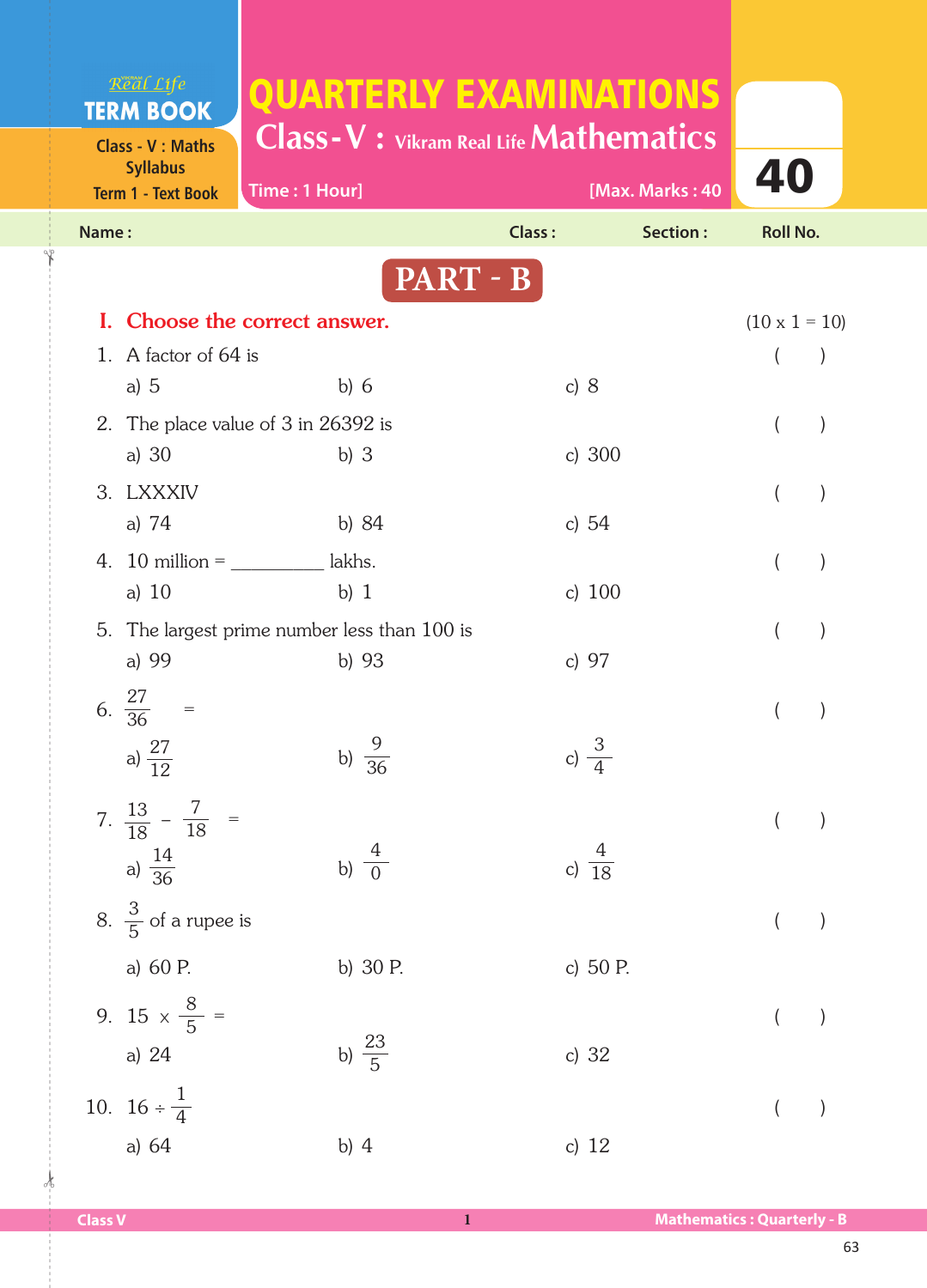#### II. Fill in the blanks. (20 x 1 = 20)



- 3. 372613 \_\_\_\_\_\_\_\_\_\_\_\_\_\_\_\_\_\_ 362713 (use < or >).
- 4. Every number is a multiple of \_\_\_\_\_\_\_\_\_\_\_\_\_\_\_\_\_\_\_\_\_\_\_\_\_\_\_\_\_
- 5. H.C. F. of 62 and 63 is \_\_\_\_\_\_\_\_\_\_\_\_\_\_\_\_\_\_\_\_\_\_\_\_\_\_\_\_\_\_\_\_\_
- 6. The L.C.M. of 11 and 12 is \_\_\_\_\_\_\_\_\_\_\_\_\_\_\_\_\_\_\_\_\_\_\_\_\_\_\_\_\_
- $7. \frac{6}{2} + \frac{3}{2} =$ 3 3 9
- 8. 24  $\times \frac{3}{8}$  = 8
- 9.  $\frac{3}{6}$  of 96 Mangoes = 8
- 10. Multiplicative inverse of is \_\_\_\_\_\_\_\_\_\_\_ 15 16
- 11. The numeral of 6 million, 8 hundred and 2 is
- 12. If a number is divisible by 2, the last digit should be \_\_\_\_\_\_\_\_\_\_\_\_\_\_\_ or \_
- 13. The immediate prime number greater than 10 is \_\_\_\_\_\_\_\_\_
- $14. \frac{11}{\sqrt{2}} = \frac{99}{117}$ ? 99 117
- 15. H.C.F. of 51 and 54 is \_\_\_\_\_\_\_\_\_\_\_
- 16.  $8\frac{1}{2} \times 7\frac{1}{7} =$   $\times 8\frac{1}{2}$ 3 1 7 1 3
- 17.  $\frac{10}{11} \times \frac{22}{20} \times \frac{13}{50} =$ 11 22 39  $\times \frac{22}{39} \times \frac{13}{50}$
- 18. Improper fraction of 14 is \_\_\_\_\_\_\_\_\_\_\_ 2 7
- 19.  $\frac{3}{16} \div \frac{3}{16} =$ 16 3 16 ÷
- 20.  $0 \times \frac{3}{4}$  = 4